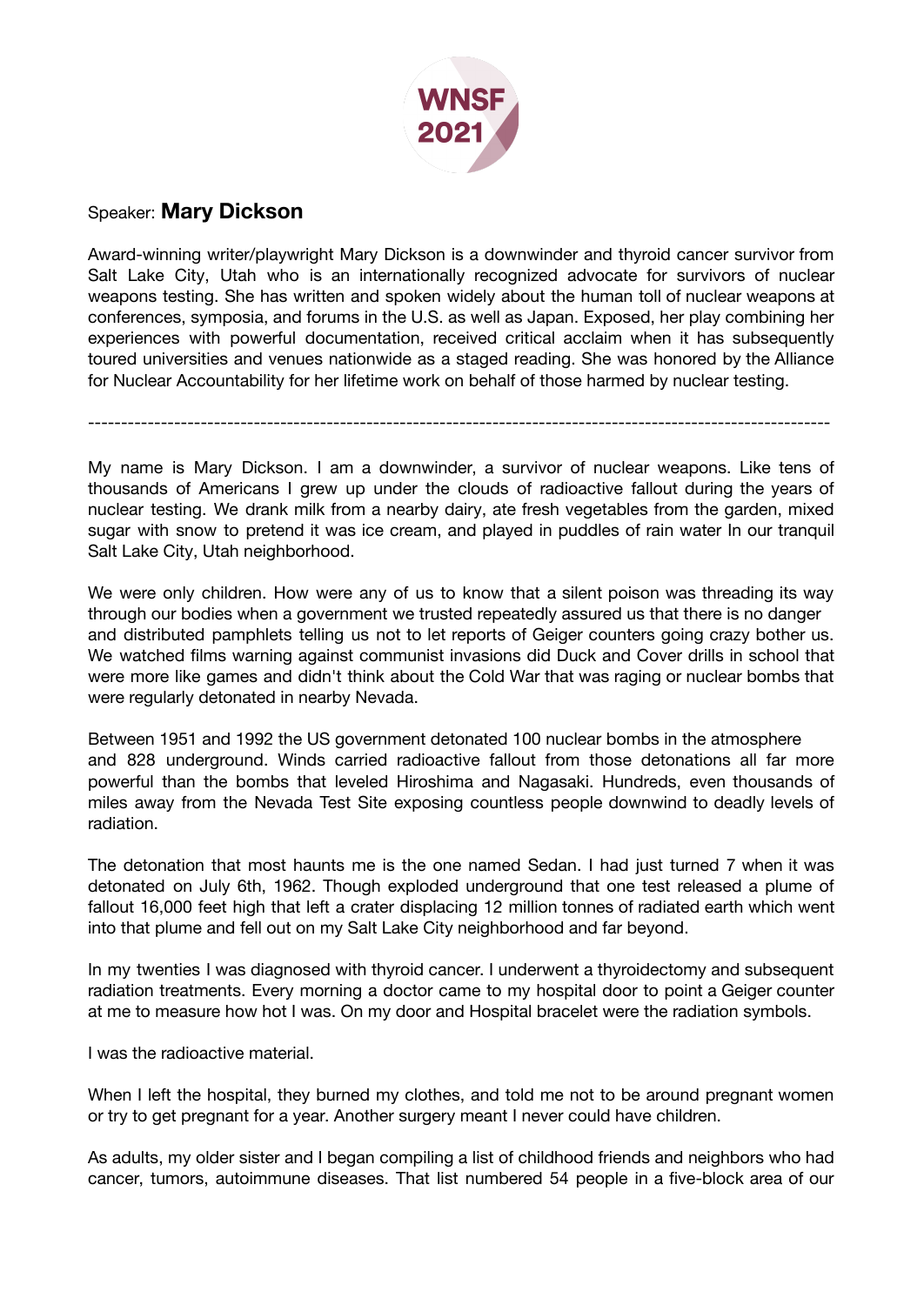

childhood neighborhood. Too many of my classmates died. One of a brain tumor when we were 8. I remember wondering why she came to school with her head shaved. Four weeks later her four-year-old brother died of testicular cancer. Another friend died of bone cancer at 16 others of brain tumors. No wonder one of my neighborhood friends said, he felt lucky to make it to 40.

I added my sister's name to the list. She was only 46 when she died, leaving three young children behind. Now my younger sister is battling cancer and my youngest sister is being treated for autoimmune disorders.

Of the Utah downwinders I worked with most closely I am the only one still living. I listened with despair, as one called me at the end of her life tearfully begging me to help her die a heartbreaking and impossible request. Another one told me before she died, You have to keep fighting for this because the rest of us are too sick. I feel an enormous responsibility to all of them to do this work.

That's why I've spent decades researching writing, and speaking about the human toll of nuclear weapons testing. Over the years countless people have reached out to tell me their own devastating stories. The woman who lost three children to leukemia, during above-ground testing, and is now seeing her three adult children battle cancer. The woman who lost her husband to cancer, then felt her heart shatter when her 5 year old son, who had been diagnosed with bone cancer, woke up from surgery asking "Mama, where's my leg?" I could go on for hours with heartbreaking stories at the harm wreaked on unsuspecting Americans by radioactive fallout.

Barbara Rose Johnston, author of 'Half-Lives and Half-Truths' wrote: "The arms race did not prevent nuclear war. It was a nuclear war."

My late friend put it perfectly. We're victims of the Cold War only we never enlisted and no one will ever fold a flag over our coffins. The Cold War had casualties, and we and too many others, like us around this planet are those casualties. We have suffered and continue to suffer. We have comforted the sick buried and mourned the dead and worried with each ache, pain and new lump that we are getting sick again. Few Americans know the extent and staggering human cost of our nuclear past. We'll never know how many people were harmed but we do know that it was far more than have ever been acknowledged. Sadly, most victims of nuclear weapons will never know

they are.

While other people carry pictures of their children in their wallets I carry this map showing where fallout from atmospheric testing went. It was created by Richard Miller, author of 'Under the Cloud, the Decades of Nuclear Testing', after analyzing the government's own data. People are stunned when they see it. Fallout does not respect arbitrary borders on a map. No LED Shield stops it at county or state lines. The jet stream carried it across the country where it fell to the ground in rain or snow and worked its way into the food chain and our bodies. That's how it was measured in my hometown, in the Midwest and more than 2,000 miles away in Albany, New York.

A National Cancer Institute study estimates that virtually everyone living in the US at the time received some dose of radioactive iodine and that up to 212,000 cases of thyroid cancer alone may be linked to fallout. That's just one radioisotope and one fallout related cancer. Radiation from 928 detonations doesn't just go away. Researchers are still finding strontium-90 that mimics calcium and is absorbed by bone and teeth in baby teeth collected in the 1960s. There is a large